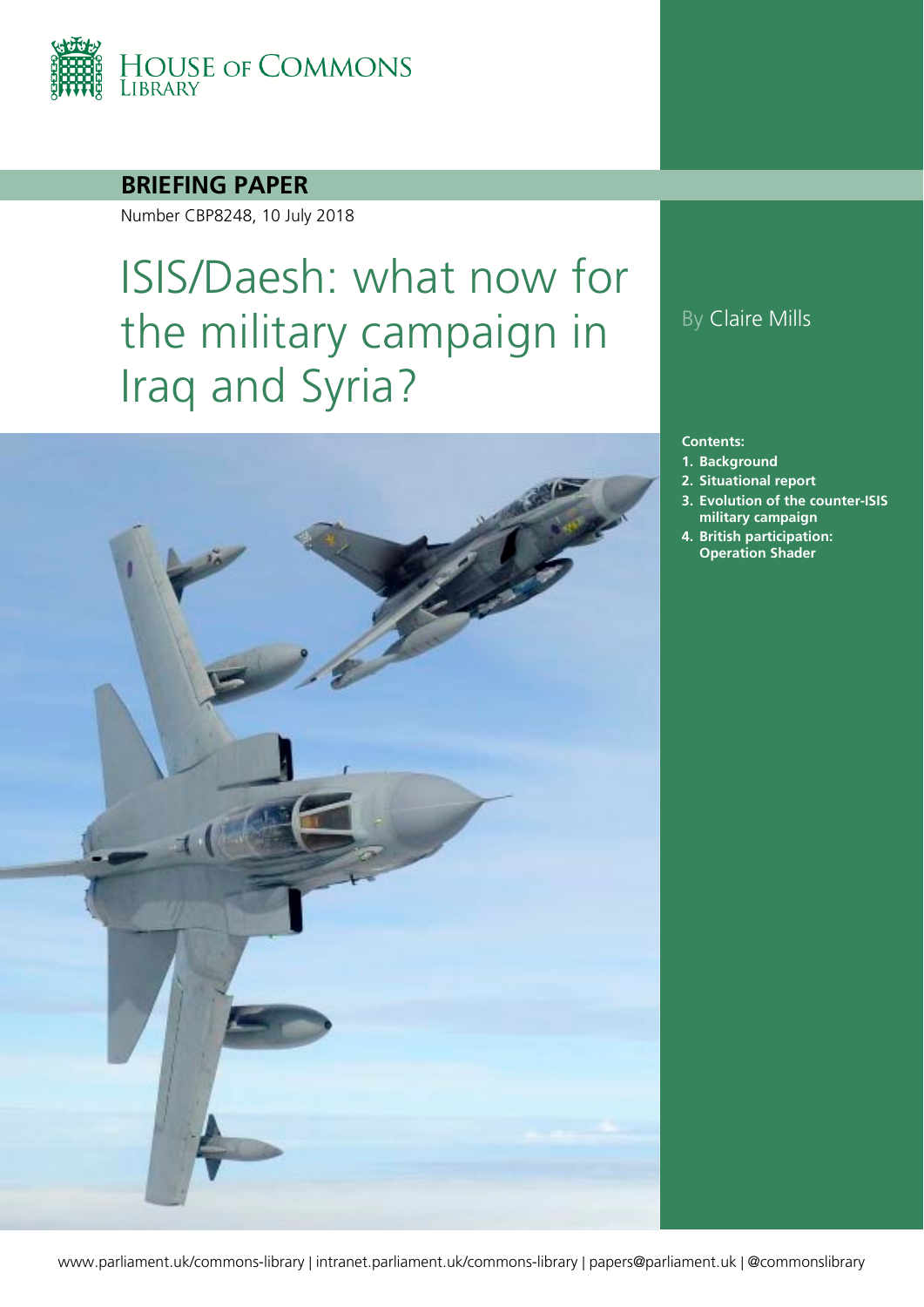# **Contents**

| <b>Summary</b> |                                                                                                                   |    |
|----------------|-------------------------------------------------------------------------------------------------------------------|----|
| 1.             | <b>Background</b>                                                                                                 | 5. |
| 2.             | <b>Situational report</b>                                                                                         | 6  |
| 3.<br>3.1      | Evolution of the counter-ISIS military campaign<br>What is happening in the air campaign?<br>Contributing nations | 9  |
|                | 3.2 Future of the Train, Advise and Assist mission                                                                | 13 |
| 4.             | <b>British participation: Operation Shader</b>                                                                    | 15 |

Cover page image copyright: [Tornado GR4 Aircraft from 31 Squadron RAF Marham](https://www.flickr.com/photos/defenceimages/5793891440/in/photolist-9PZd51-ddgAUN-muvaqH-9wu6mC-gTd98g-ancFYR-pE7YQa-e53Wjf-d3Tfud-mWC7eR-d3Tfcb-dULPaF-dThdBh-cnJLrA-dSzqFu-9wakDT-5QVRe2-awXmPE-mWfSs4-bNjbci-muvafn-bzpw3J-afpAnY-o69x7s-o69x6W-mGqRDp-bDFthy-nP2qXQ-opzg8M-ceaj23-o8mMJh-naiErL-9wakzX-amDQKy-9srSQ6-amDQT1-mRUkft-muvaea-mux3bN-mux3gh-muvarV-8EAAA3-9suS7f-ahN2F5-ahN2Y3-ancFgx-9JZGTs-9srSVz-9wtZiw-afpAgA) by [UK Ministry of Defence](https://www.flickr.com/photos/defenceimages/) (Photographer: Jamie Hunter/Aviacom Ltd). Licensed under [CC BY 2.0](https://creativecommons.org/licenses/by-nc/2.0/) / image cropped.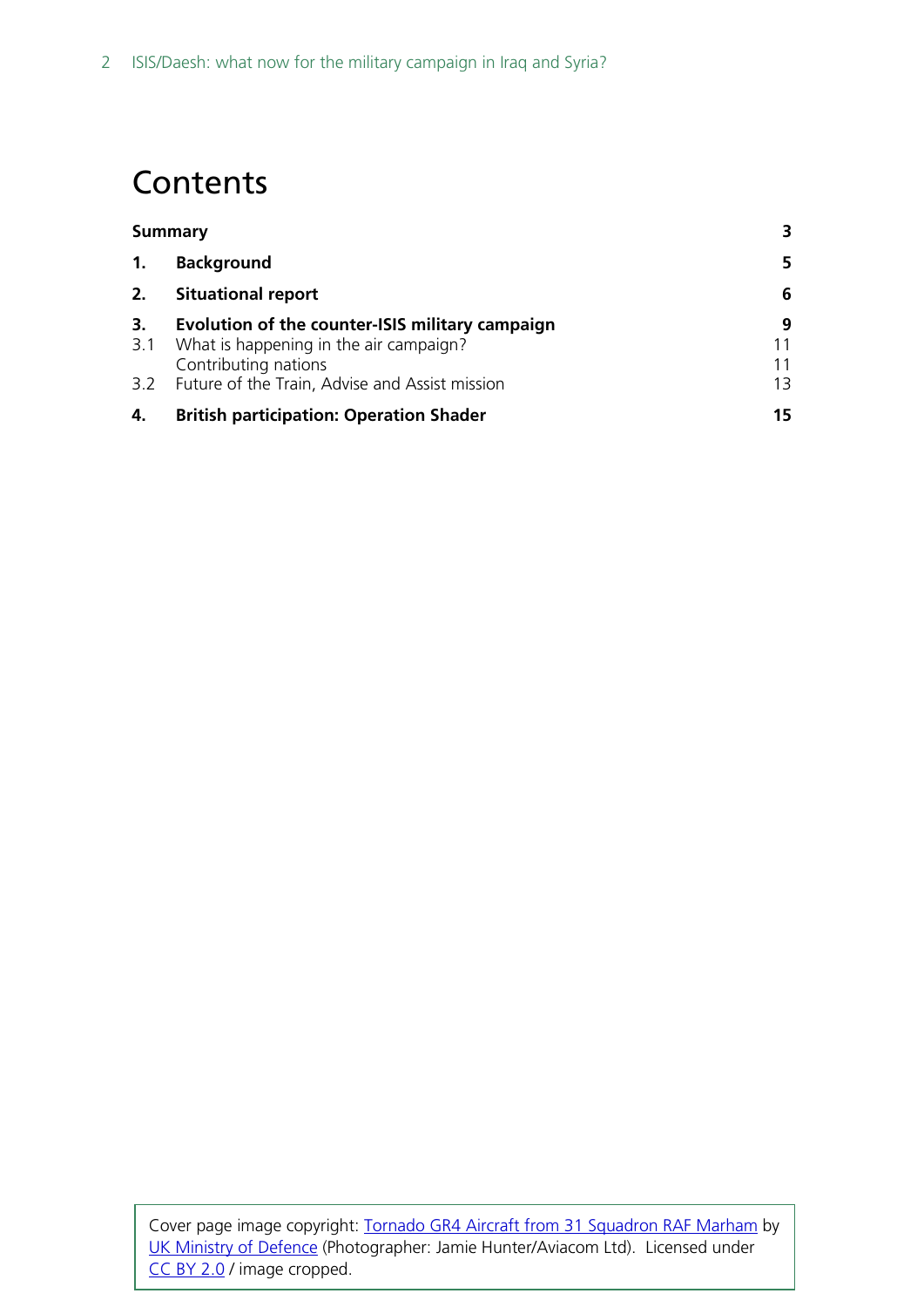# <span id="page-2-0"></span>Summary

ISIS has lost 98% of the territory it once held in Iraq and Syria, including Raqqa, the capital city of its self-declared caliphate, which was liberated in October 2017. In December 2017 the Iraqi government subsequently declared military victory over ISIS in Iraq and the US declared the end of major combat operations. Small pockets of ISIS resistance remain, however, focused in eastern Syria in the Middle Euphrates River Valley and around the Syria/Iraq border. Many ISIS fighters are believed to have dispersed into the desert and mountains; while others have attempted to blend back into urban populations.

As such clearance operations continue, while stabilisation operations are increasingly becoming the focus of the campaign in Iraq.

In Syria, however, the strategic picture remains complex with operations to defeat ISIS complicated by the ongoing Syrian civil conflict and recent Turkish military action in northern Syria.

For the foreseeable future the Coalition has committed to maintain its military commitments in Iraq and Syria. While tracking down remaining enclaves of ISIS resistance remains a key priority, the military campaign has steadily begun to transition towards maintaining security, stabilisation and training.

This shift in the focus of the military campaign has been reflected in coalition air operations over the last few months. While airstrikes continue there has been a notable shift toward Syria and supporting SDF operations in clearing remaining pockets of ISIS fighters; while the number of airstrikes conducted has decreased significantly.

The United States, France, the UK and the Netherlands currently undertake offensive strike operations on behalf of the Coalition. Canada, Germany and Poland all continue to deploy reconnaissance, refuelling and transport aircraft in an enabling role; while NATO continues its AWACS surveillance flights.

With the transition toward stabilisation operations and capacity building, the training mission is set to continue and expand. NATO leaders recently agreed to initiate planning for a new training mission in Iraq that will put the training effort on a more sustainable, long term basis, focusing on the training of Iraqi instructors and developing Iraqi military schools. That training mission will be formally launched at the NATO Heads of State summit on 11-12 July 2018.

In Syria, the United States has stated that it intends to maintain a "conditions-based" military presence that will remain firmly focused on the threat posed by ISIS. Part of that presence will be the continued training of local security forces in Syria, including the Syrian Kurds which form a significant element of the SDF.

#### **British participation**

At present, approximately 850 UK personnel are supporting Operation *Shader* in Irag and Syria, conducting airstrikes in support of local forces on the ground and providing intelligence and surveillance to Coalition operations. With the UK's training contingent in Iraq (currently 500 personnel), the UK's total footprint across the region in support of this operation is approximately 1,350 personnel. Those personnel on the ground are not combat troops.

The UK has been the second largest contributor to air operations in Iraq and Syria, behind the United States, conducting sorties at a tempo not seen since the end of the Second World War. To date, the UK has conducted 1,700 airstrikes against ISIS targets in Iraq and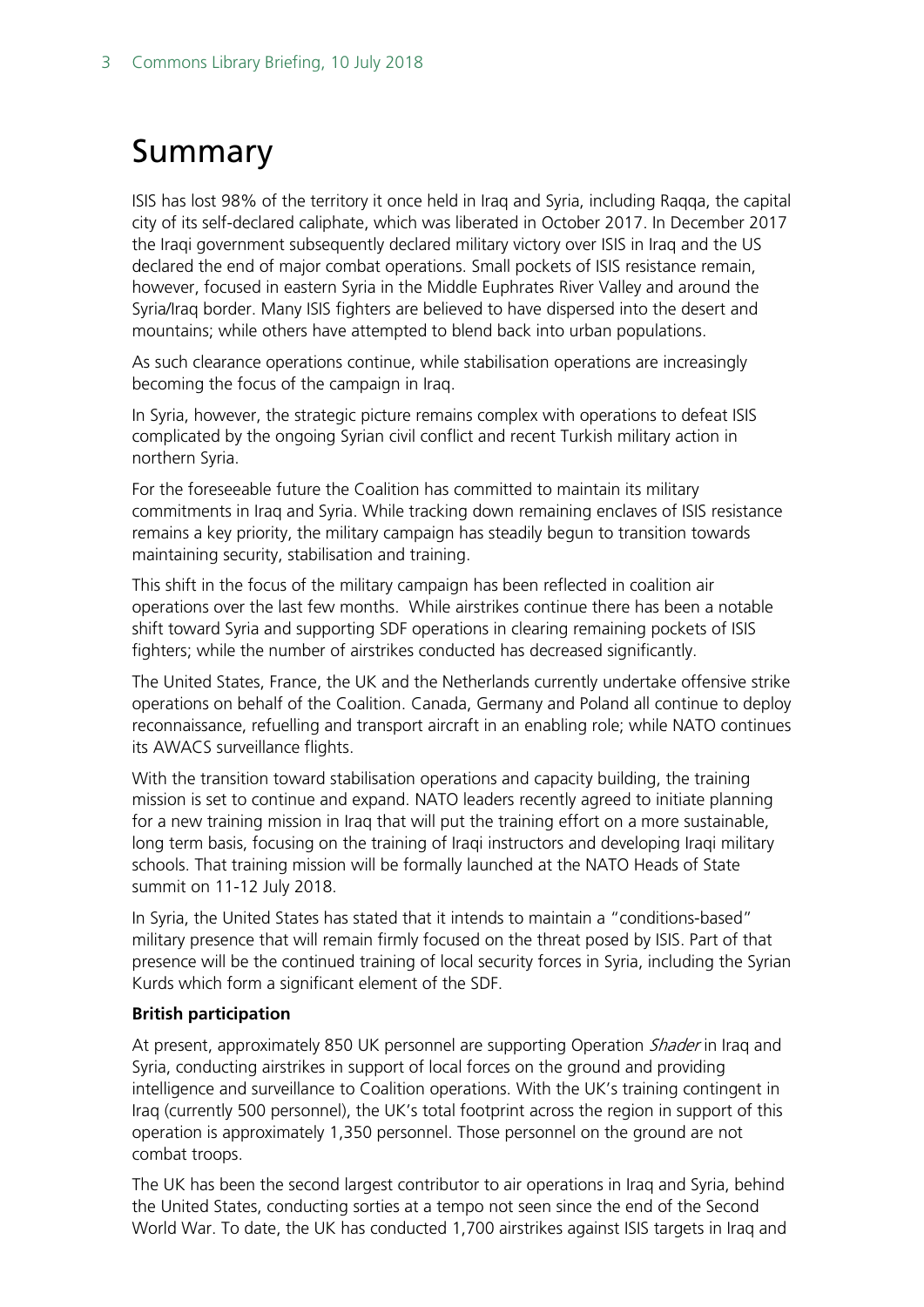Syria and provided approximately a quarter of intelligence and surveillance to the Coalition. And operations are still ongoing.

With the start of transition to a military campaign focused on clearance, stabilisation and training, attention has increasingly been given to the long-term presence of British military assets in the region, in particular the air component. The MOD has made it clear, however, that the military effort is not over and "there will be no respite in UK operations against Daesh until we can guarantee their absolute defeat".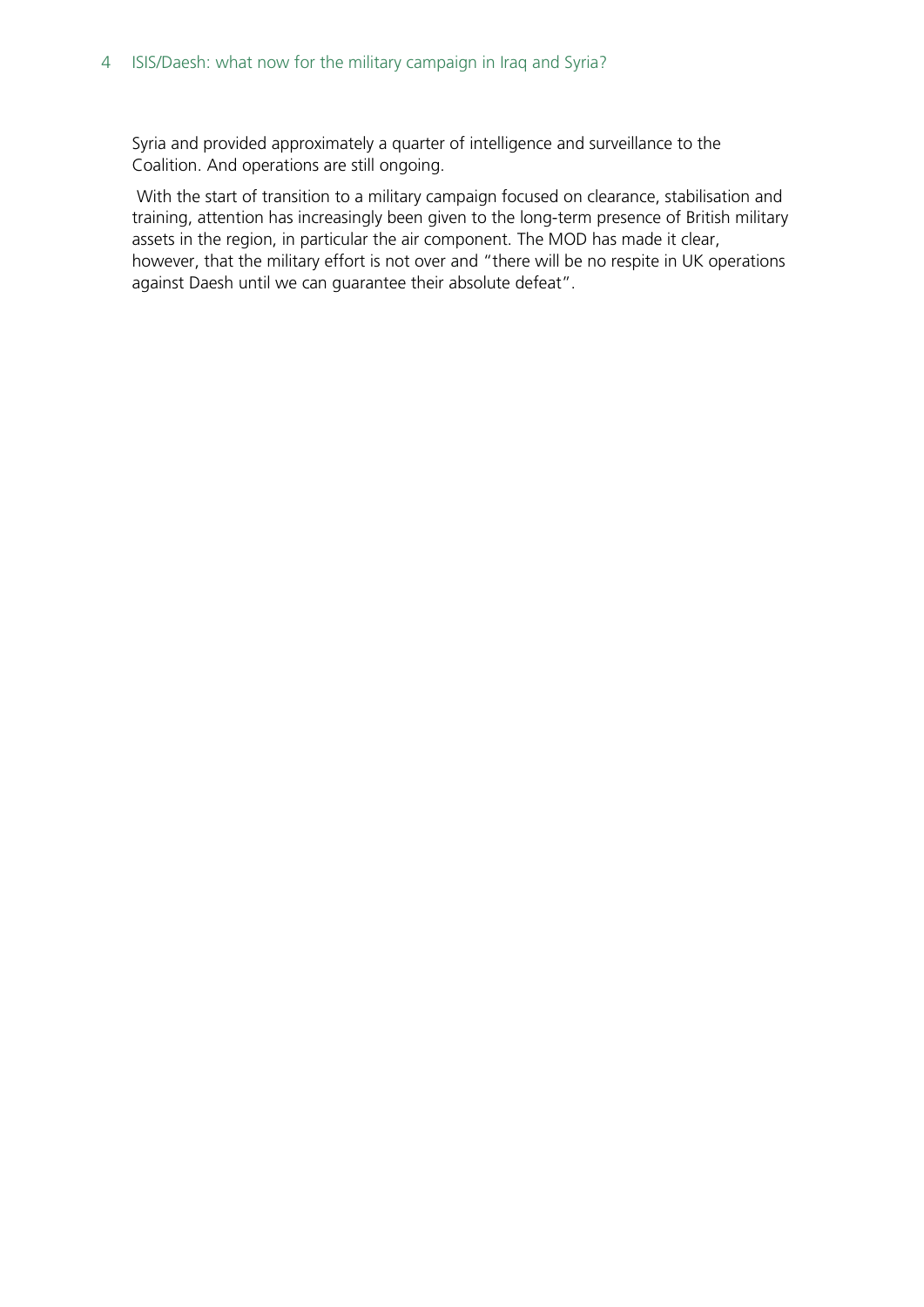# <span id="page-4-0"></span>1. Background

A coalition of 77 partners are engaged in international efforts to counter ISIS (also known as Daesh, ISIL or so-called Islamic State)[.1](#page-4-1) The military campaign in Iraq and Syria has been just one aspect of that broader strategy which also includes measures to restrict the flow of foreign fighters, stop foreign financing, provide humanitarian assistance to Iraq and Syria and strategic communications (propaganda, public diplomacy and psychological operations) intended to counter ISIS' ideology.<sup>[2](#page-4-2)</sup>

It is the military campaign against ISIS which is the focus of this paper. It does not examine the other elements of the counter-ISIS/Daesh campaign. Nor does it look at the April 2018 military airstrikes against the Syrian government's chemical weapons facilities, the ongoing civil war in Syria, recent Russian and Turkish actions in Syria or the Syrian peace process. These are all the subject of other Commons Library briefing papers. Papers of note include:

- CBP8337, [Iraq and the 2018 election,](https://researchbriefings.parliament.uk/ResearchBriefing/Summary/CBP-8337) 12 June 2018
- CBP 8287, [The legal basis for airstrikes against Syrian government](https://researchbriefings.parliament.uk/ResearchBriefing/Summary/CBP-8287)  [targets,](https://researchbriefings.parliament.uk/ResearchBriefing/Summary/CBP-8287) 16 April 2018
- CBP 8283, [Chemical weapons and Syria –](http://researchbriefings.files.parliament.uk/documents/CBP-8283/CBP-8283.pdf) in brief, 16 April 2018
- CBP8247, [Syria: what next?,](https://researchbriefings.parliament.uk/ResearchBriefing/Summary/CBP-8247) 7 March 2018
- CBP8157, [Russia 2017](http://researchbriefings.files.parliament.uk/documents/CBP-8157/CBP-8157.pdf), 20 December 2017

Previous briefing papers on the military campaign against ISIS include:

- CBP8011, Syria and Irag: Update July 2017, 21 July 2017
- CBP06995, *[ISIS/Daesh: the military response in Iraq and Syria](http://researchbriefings.files.parliament.uk/documents/SN06995/SN06995.pdf)*, 8 March 2017

Other relevant Library briefing papers include:

CBP8029, [The Future of ISIS,](http://researchbriefings.files.parliament.uk/documents/CBP-8029/CBP-8029.pdf) 30 June 2017

<span id="page-4-1"></span>The Republic of Guinea and the Community of Sahel-Saharan States formally joined the Coalition in June 2018<br><http://theglobalcoalition.org/en/partners/>

<span id="page-4-2"></span>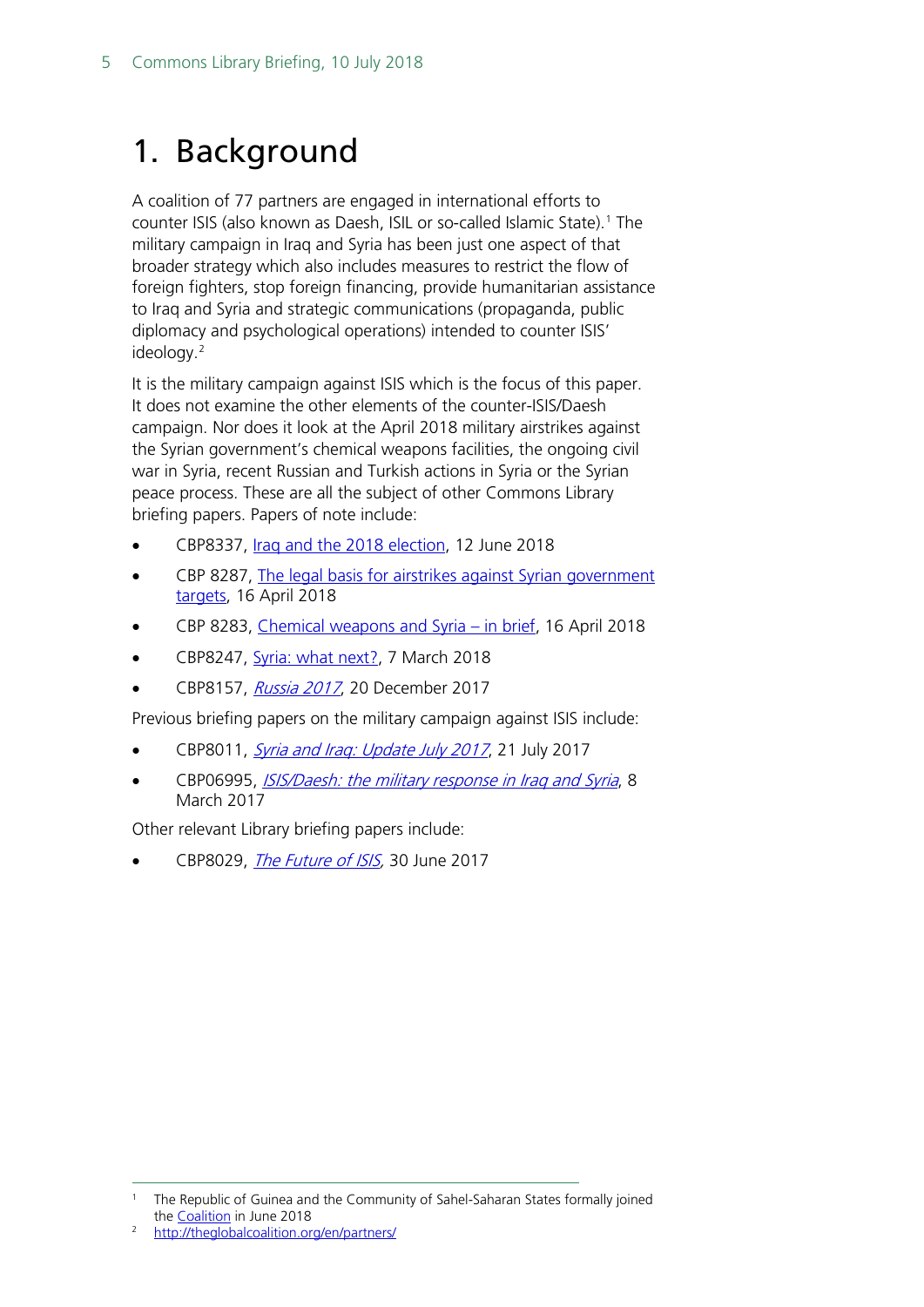## <span id="page-5-0"></span>2. Situational report

ISIS has lost 98% of the territory it once held in Iraq and Syria, [3](#page-5-1) including Raqqa, the capital city of its self-declared caliphate, which was liberated in October 2017. In December 2017 the Iraqi government declared military victory over ISIS in Iraq and the US declared the end of major combat operations. Small pockets of ISIS resistance remain, however. The remaining territory under ISIS control is focused in eastern Syria in the Middle Euphrates River Valley and around the Syria/Iraq border. Many ISIS fighters are believed to have dispersed into the desert and mountains; while others have attempted to blend back into urban populations.

Stabilisation and support operations have increasingly become the focus of the campaign in Iraq. In Syria the strategic picture remains complex. The Coalition- backed Syrian Democratic Forces (SDF)[4](#page-5-2) retain control of Raqqa and have made significant advances in the Khabur and Middle Euphrates River Valley on the eastern side of the Euphrates. Syrian government forces, supported by Russian airstrikes, have also made significant gains against ISIS in eastern Syria, to the West of the Euphrates.

Efforts to track down and destroy those ISIS remnants in the border region with Iraq, while also ensuring the stability and control of already liberated areas, remains the Coalition's key priority in Syria. At the beginning of May 2018 the SDF announced the beginning of Operation Round Up, which is focusing on eliminating the last pockets of ISIS resistance and securing the region to the east of the Euphrates and along the Iraq/Syria border; while also establishing defensive positions in coordination with the Iraqi Security Forces on the other side of the border. Coalitions forces are operating in support.

<span id="page-5-1"></span>Statement by Stephen hickey, UK Acting Deputy Permanent Representative to the UN, 8 February 2018

<span id="page-5-2"></span><sup>&</sup>lt;sup>4</sup> An alliance of opposition and local forces including the Syrian Arab Coalition and Kurdish forces in Syria.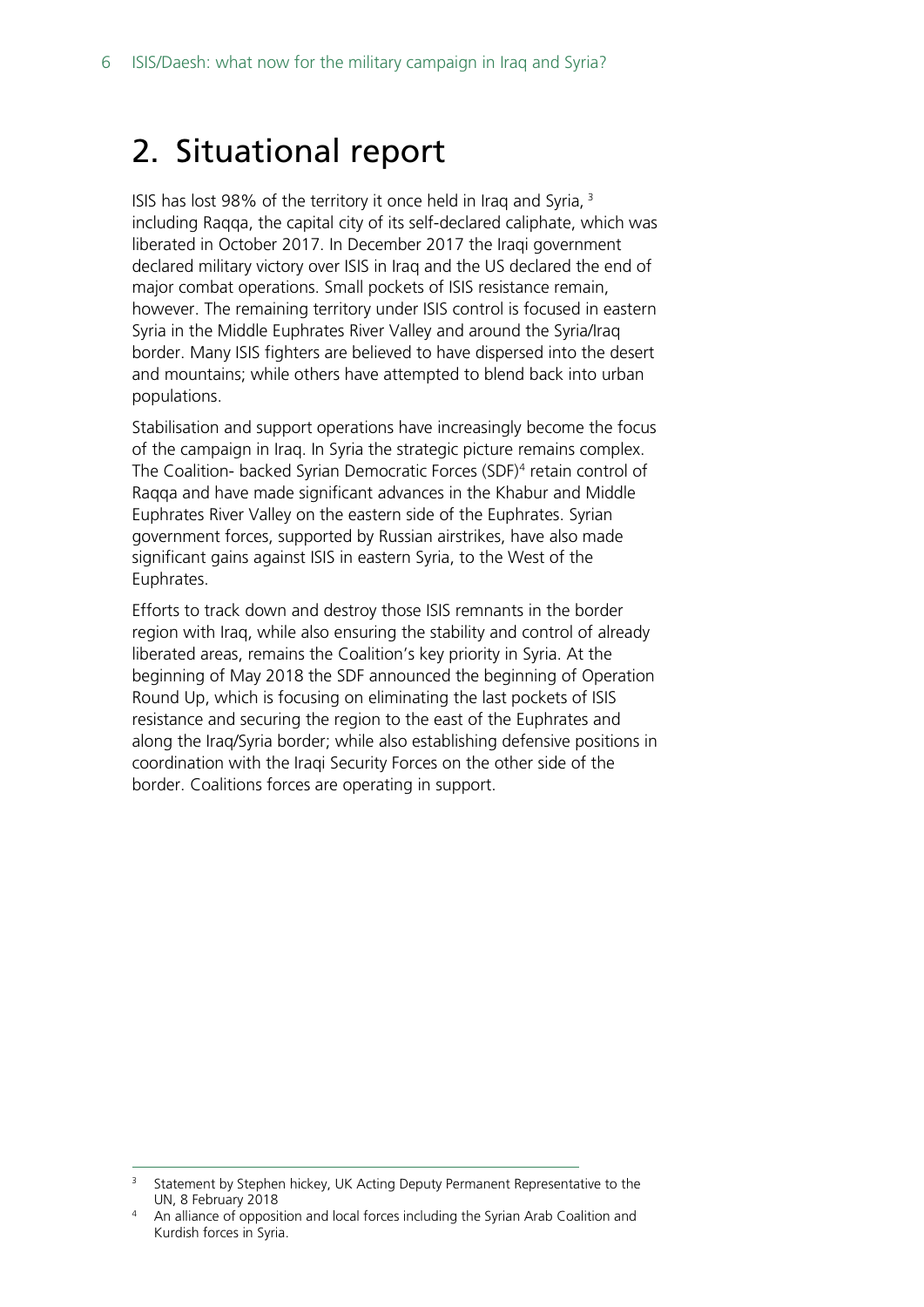

Source: **[Aljazeera](https://www.aljazeera.com/indepth/interactive/2015/05/syria-country-divided-150529144229467.html)** an[d Institute for the Study of War.](http://www.understandingwar.org/project/syria-project) Updated 21 February 2018

However, moving the campaign forward into its final stages has continued to be complicated by the civil conflict in Syria and Russia's continued support for the Assad regime;<sup>[5](#page-6-0)</sup> and more recently Turkey's military intervention into northern Syria. Justified by the Turkish government as a need to "rout out terrorists" in the region, the intervention in northern Syria has been part of the Turkish campaign to secure its sphere of influence along the Syrian border. But it is also one which has led to confrontation with the Syrian Kurds, who are a key US ally in the SDF, and has resulted in drawing Kurdish fighters away from the fight in the Middle Euphrates River Valley. As Pentagon chief spokesperson, Dana White, commented in a press briefing on 22 February 2018:

Obviously, we want Turkey to focus on the common threat, and that's defeating ISIS. But we recognize that Turkey has legitimate concerns, and we're helping them to address it.

So we will continue to have that dialogue, but it is important that all parties -- this is a very complicated battle space, and it's important that all parties understand that the common threat is ISIS and that fight is not over […]

Anything that is not directed toward the fight against ISIS is a distraction.<sup>[6](#page-6-1)</sup>

<span id="page-6-0"></span> <sup>5</sup> On 11 December 2017 President Putin announced a military victory in Syria and that a significant part of the Russian contingent would be withdrawn. Russia will, however, maintain its military bases at Latakia and Tartus on the Mediterranean coast. Russia made a similar announcement in March 2016, although very little of its military capability was withdrawn and military operations in support of the Assad government continued. 6 Department of Defense Press Briefing, 22 February 2018

<span id="page-6-1"></span>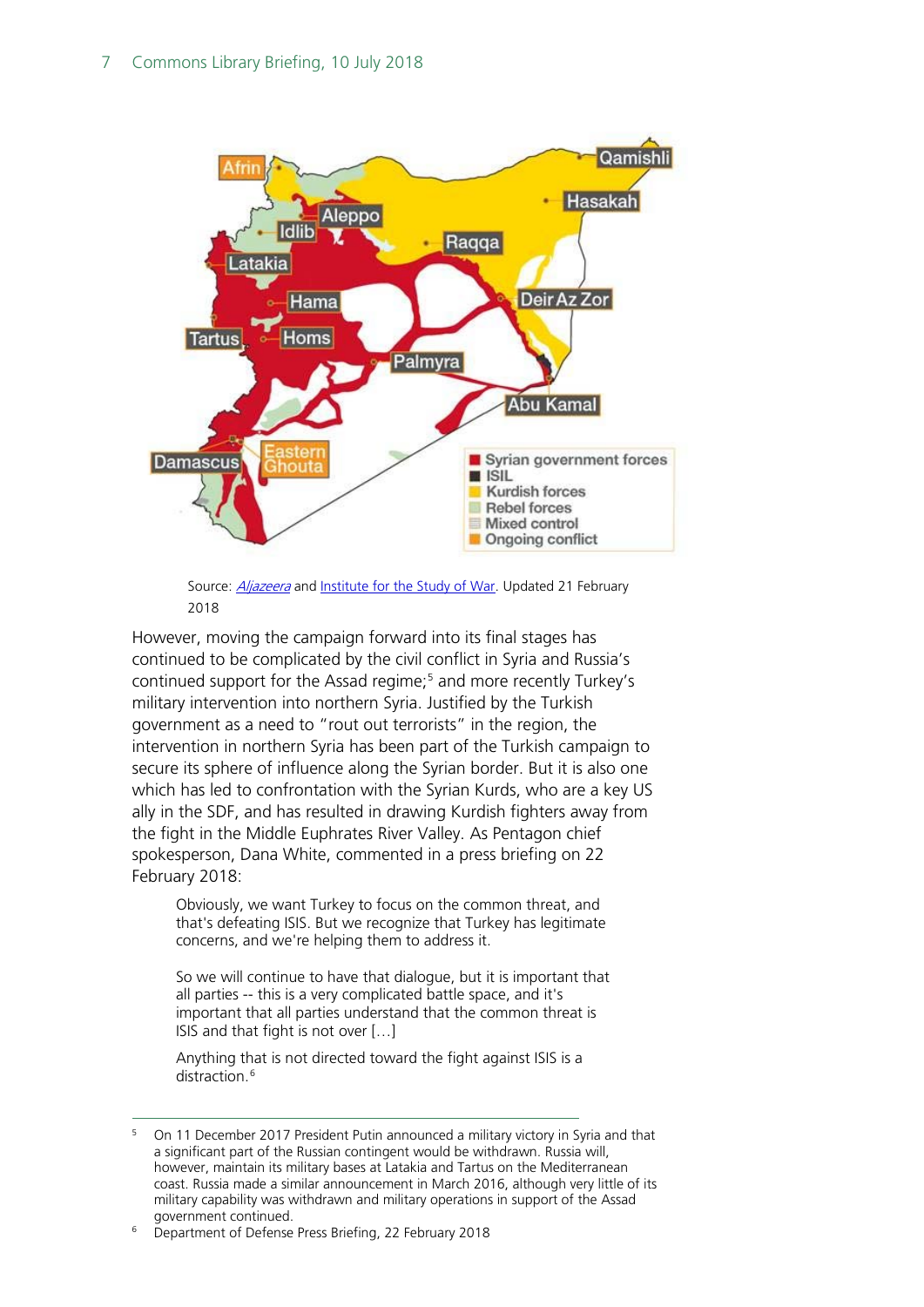In April 2018 the Coalition acknowledged that offensive SDF operations in the region had become limited in nature as a result.<sup>[7](#page-7-0)</sup>

Efforts to resolve the tensions in northern Syria $<sup>8</sup>$  $<sup>8</sup>$  $<sup>8</sup>$  has allowed the return</sup> of Kurdish fighters to the region over the last few months and subsequently allowed offensive SDF operations to resume.

Going forward, a [Department of Defense Press release](https://www.defense.gov/News/Article/Article/1569332/coalition-strikes-continue-against-isis-targets-in-syria-iraq/) on 9 July 2018 stated:

Since the May 1 start of Operation Roundup, Syrian Democratic Forces resumed major offensive operations in the Middle Euphrates River Valley. Since then, the SDF has continued to gain ground through offensive operations coupled with precision coalition strike support.

Over the coming weeks, Operation Roundup will continue to build momentum against ISIS remnants remaining in the Iraq-Syria border region and the Middle Euphrates River Valley. the Coalition remains committed to the lasting defeat of ISIS here, increasing peace and stability in the region and protecting all our homelands from the ISIS threat.

<span id="page-7-1"></span><span id="page-7-0"></span>

Department of Defense Press Conference, 17 April 2018<br>On 4 June, for example, the US and Turkey agreed a road map to withdraw Kurdish fighters from the northern city of Manbij, which has long been regarded as a potential flashpoint in the Turkish campaign in northern Syria. Under the agreement US forces will conduct military patrols of the city in support of the Manbij Military Council. Turkish soldiers will not, however, enter the town but will establish a base on the outskirts of the city and maintain an observer status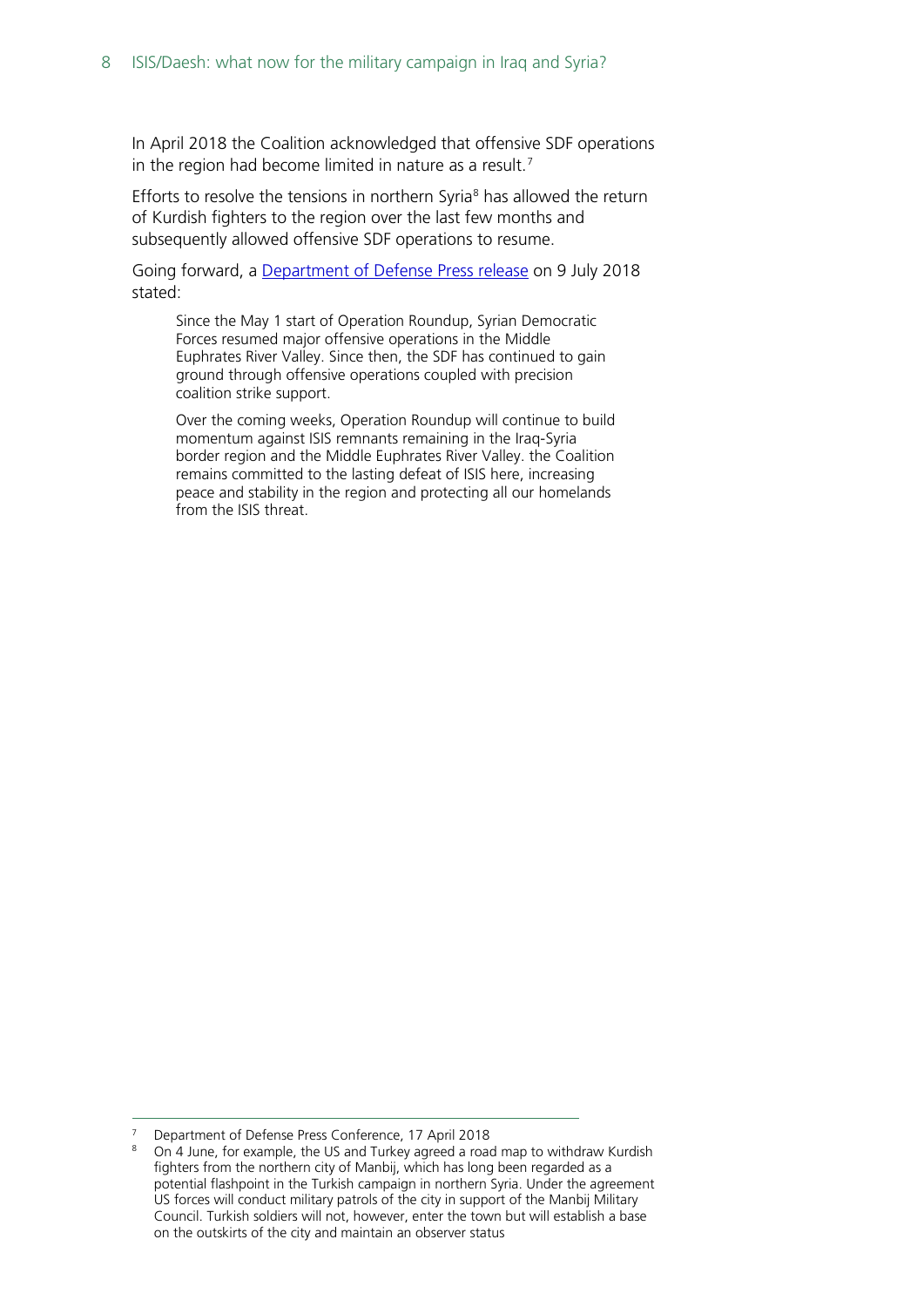# <span id="page-8-0"></span>3. Evolution of the counter-ISIS military campaign

With a view to building the capacity of local forces on the ground, the main focus of offensive military action in Iraq and Syria, has largely been on air operations in support of those local forces, providing intelligence, reconnaissance, surveillance and attack capabilities. The other element of the campaign has been the training of Iraqi and Kurdish security forces as a means of enabling them to take responsibility for operations against ISIS on the ground. Targeted Special Forces operations have provided advisory assistance to Iraqi and local forces; while a US-led programme of support has also been provided to opposition forces in Syria.

Following the liberation of Raqqa, victory over ISIS in Iraq and the conclusion of major combat operations, the focus of the military campaign has started to shift. While tracking down latent pockets of ISIS fighters remains a key priority, along with securing the Iraqi/Syrian border; efforts have begun to shift towards maintaining security, stabilisation and training.

In February 2018 the Global Coalition met to review the success of the campaign, reaffirm commitments and discuss the future role of the coalition. Sustaining the victories achieved in Iraq and Syria were a central part of that discussion, as was the need to adapt to address the worldwide, and evolving, threat that ISIS continues to pose. As UK Defence Secretary Gavin Williamson noted at the meeting "the threat they pose is evolving and intensifying but our resolve to defeat them will not fade".<sup>[9](#page-8-1)</sup>

The Coalition subsequently revised its guiding principles to provide a framework for moving forward:

Recognizing that we are at an inflection point, where we must sustain attention to Iraq and Syria to secure our significant gains, while simultaneously adapting our footing to curb ISIS/Daesh's global ambitions, we offer these Guiding Principles as our vision for the future of this Coalition.

Ultimately to achieve a full and enduring defeat of ISIS/Da'esh, the Coalition will fully eliminate ISIS/Da'esh as a territorial threat in Iraq and Syria and stabilize liberated communities in an inclusive manner. We will mobilize Coalition members and external partners, using a whole-of-government approach, to disrupt ISIS/Da'esh networks and its branches and affiliates, including possible new manifestations and variants, and deny its freedom of movement, safe havens, and access to resources in accordance with and in support of UNSCR 2396. We will combat ISIS/Da'esh's ideology to prevent its re-emergence, recruitment, and expansion. We will support local voices that offer an alternative vision to ISIS/Da'esh's propaganda, and we will redouble our efforts to deny ISIS/Da'esh space to exploit social media and the Internet. We will work to consolidate our gains to date and prevent a reemergence of ISIS/Da'esh by supporting Iraqi-led political and

<span id="page-8-1"></span> <sup>9</sup> Ministry of Defence, [Defence in the media,](https://modmedia.blog.gov.uk/2018/02/14/defence-in-the-media-wednesday-14-february-2018/) 14 February <sup>2018</sup>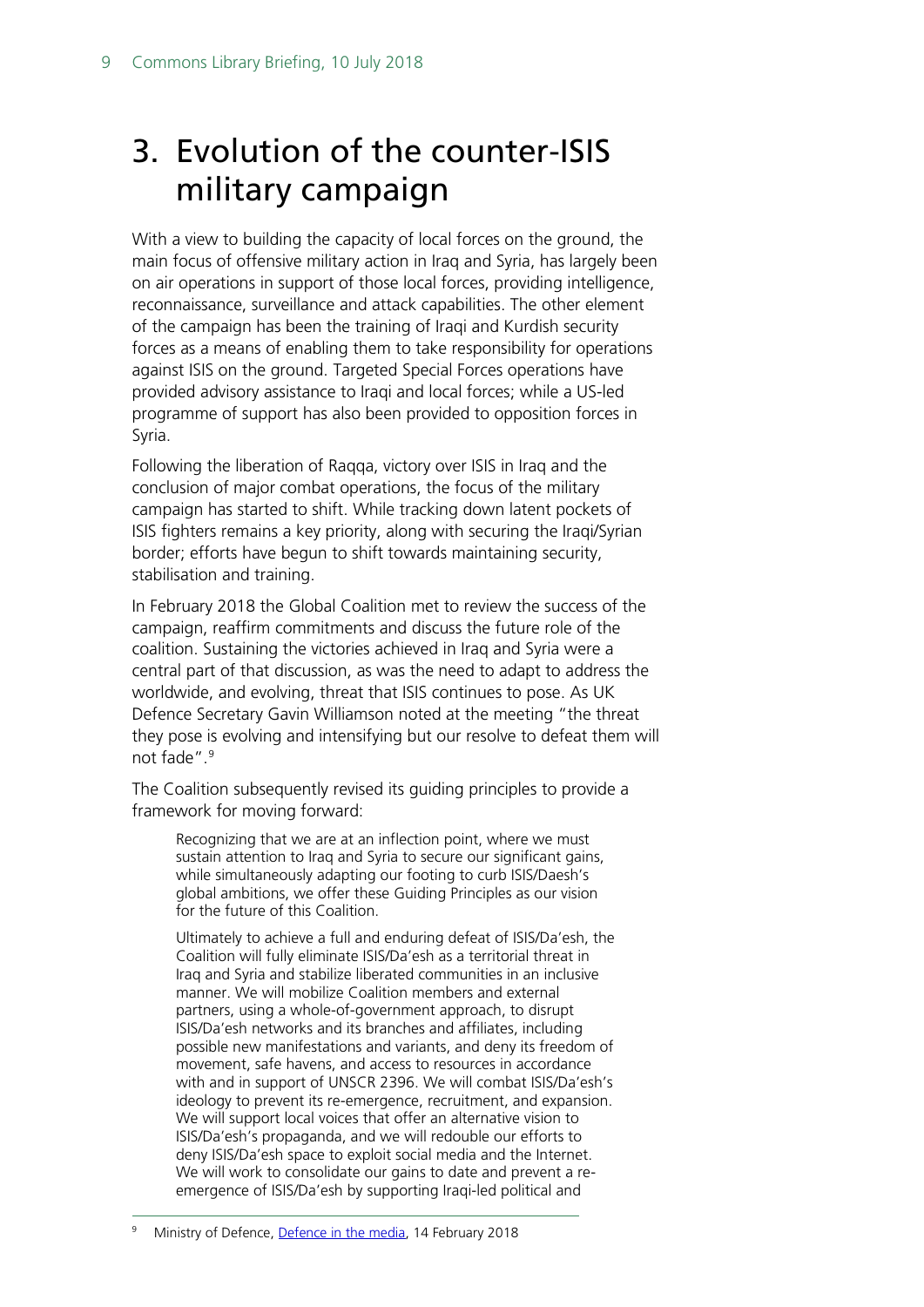security sector reforms, and, through UNSCR 2254, committing to reach a political solution in Syria, thus helping to address root causes for the appearance of ISIS/Da'esh […]

The defense aspects of the Coalition also will continue to evolve as the nature of the threat changes and the Coalition increasingly focuses on ISIS/Da'esh networks and branches. As with the Coalition's Foreign Ministers, Defense Ministries also will continue to coordinate regularly on how best to address the threat. The Coalition will pursue its military commitment in Iraq and Syria, and the existing Coalition Force Command in Tampa will continue to support the efforts in the region, in order to secure and stabilize the liberated areas to help retain our significant successes against ISIS/Da'esh to date.[10](#page-9-0)

With respect to Iraq specifically, a Pentagon statement on 5 February 2018 confirmed that:

Enabled by accelerated successes following the liberation of Mosul, the Coalition will shift its focus in Iraq from enabling combat operations to sustaining military gains against Daesh.

Although OIR's force composition may change over time to ensure we have the best forces on hand for the task, we will retain an appropriate amount of capabilities as well as an advisory presence to continue training, advising and equipping our partners in the continued fight against Daesh, all with the approval of the Government of Iraq.

Our enduring presence as invited guests in Iraq will shift to focus more on policing, border control and military capacity building. We will sustain the successful momentum and enhance the capacities of the Iraqi Security Forces in pursuing Daesh, now and in the future […]

Continued Coalition presence in Iraq will be conditions-based, proportional to the need and in coordination with the government of Iraq.[11](#page-9-1)

On the Coalition's presence in Syria, at the meeting of the Global Coalition on 13 February 2018 then Secretary of State Tillerson commented:

To ensure an enduring defeat of ISIS in Iraq and Syria, we are working with the global coalition and local partners to consolidate military gains. Home forces are essential to securing liberated areas and setting the conditions for safe and voluntary return of IDPs and refugees.

The United States will maintain a conditions-based and ISISfocused military presence in Syria. As part of that presence, we will continue to train local security forces in Syria. We are also working to ensure the local forces we train are effective, professional, accountable, and respectful of human rights. It is essential that these forces be representative of their local communities and do not pose a threat to neighboring communities or neighboring countries.[12](#page-9-2)

Reiterating the overriding message that "the fight is not done", he went on to state:

<span id="page-9-2"></span><span id="page-9-1"></span><span id="page-9-0"></span><sup>&</sup>lt;sup>10</sup> Global Coalition,<br><sup>11</sup> [Operation Inherent Resolve Statement,](http://www.inherentresolve.mil/News/News-Releases/Article/1432636/coalition-announces-shift-in-focus-as-iraq-campaign-progresses/) 5 February 2018<br><sup>12</sup> Remarks by Secretary of State, Rex Tillerson, 13 February 2018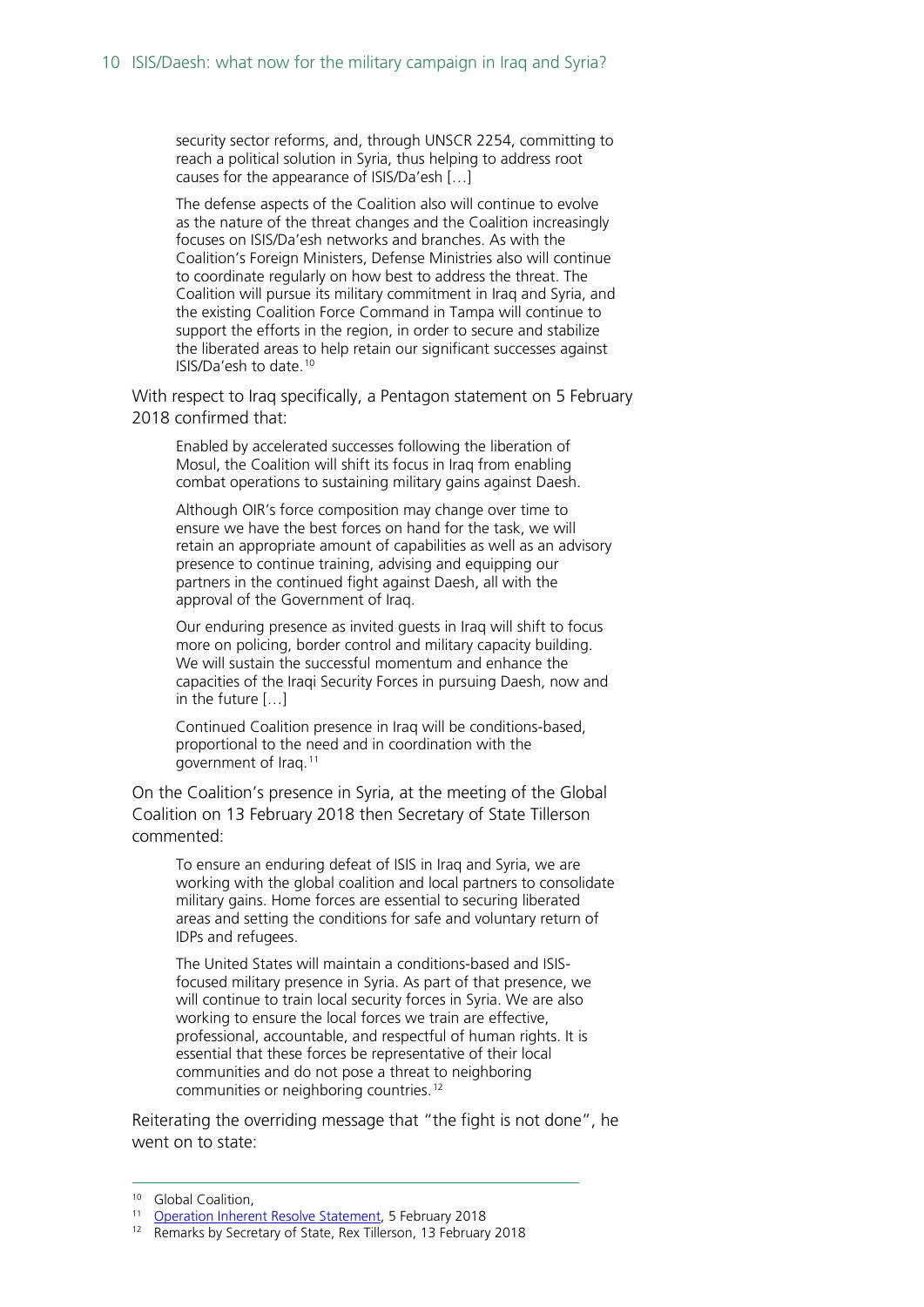the end of major combat operations does not mean that we have achieved the enduring defeat of ISIS. ISIS remains a serious threat to the stability of the region, our homelands, and other parts of the globe. Without continued attention on the part of coalition members, we risk the return of extremist groups like ISIS in liberated areas in Iraq and Syria and their spread to new locations.

Each of us must continue our commitment to the complete defeat of ISIS.[13](#page-10-2)

### <span id="page-10-0"></span>3.1 What is happening in the air campaign?

For the foreseeable future the Coalition has committed to maintain its military commitments in Iraq and Syria in order to track down remaining enclaves of ISIS resistance, consolidate achievements made against ISIS, and to secure and stabilise the region.

This shift in the focus of the military campaign has been reflected in coalition air operations since the end of 2017. The overall number of airstrikes conducted has decreased significantly, with the majority of ongoing air operations now conducted in support of SDF operations to clear remaining pockets of ISIS fighters in Syria. Indeed, air activity in support of SDF operations has shown a marked increase since the start of Operation Round Up.<sup>14</sup>

In November 2017 the Pentagon confirmed that, going forward:

From the air component perspective, you're going to see those number of strikes drop even further. But what you will see is a continued requirement for aircraft…to do surveillance and reconnaissance.

And, as ISIS is defeated in the Euphrates River Valley, one of our challenges is continuing to find pockets of ISIS as they are- have moved to the desert […]

that part of our air support and intelligence and development is going to continue for some time […]

We are cognizant of the fact that we still need air support over both Iraq and Syria, and – not to be too quick to start reducing support before it's proven that we can.<sup>[15](#page-10-4)</sup>

In light of the overall downward trend in airstrikes a number of coalition countries have withdrawn their strike aircraft since the end of 2017. Whether further changes will be made to force composition over the remainder of 2018 is yet to be determined.

#### <span id="page-10-1"></span>Contributing nations

Although there are 77 coalition countries engaged in international efforts to counter ISIS, only a handful of nations have been directly involved in offensive air combat operations over Iraq and Syria.[16](#page-10-5) Several others, notably Canada, Germany and Poland, have been providing

<span id="page-10-3"></span><span id="page-10-2"></span>13 Remarks by Secretary of State, Rex Tillerson, 13 February 2018

<span id="page-10-5"></span><span id="page-10-4"></span><sup>16</sup> During the period of major combat operations the US, France, Australia, Jordan, the UK, Belgium, Denmark, Canada, and the Netherlands have conducted air strikes in Iraq and Syria; while Turkey, Saudi Arabia, Bahrain and United Arab Emirates have conducted air combat operations solely in Syria, with the support of Qatar. Only a handful of these countries have maintained a continuous deployment however.

<sup>&</sup>lt;sup>14</sup> <https://www.defense.gov/OIR/Airstrikes/><br><sup>15</sup> Department of Defense press briefing, 7 November 2017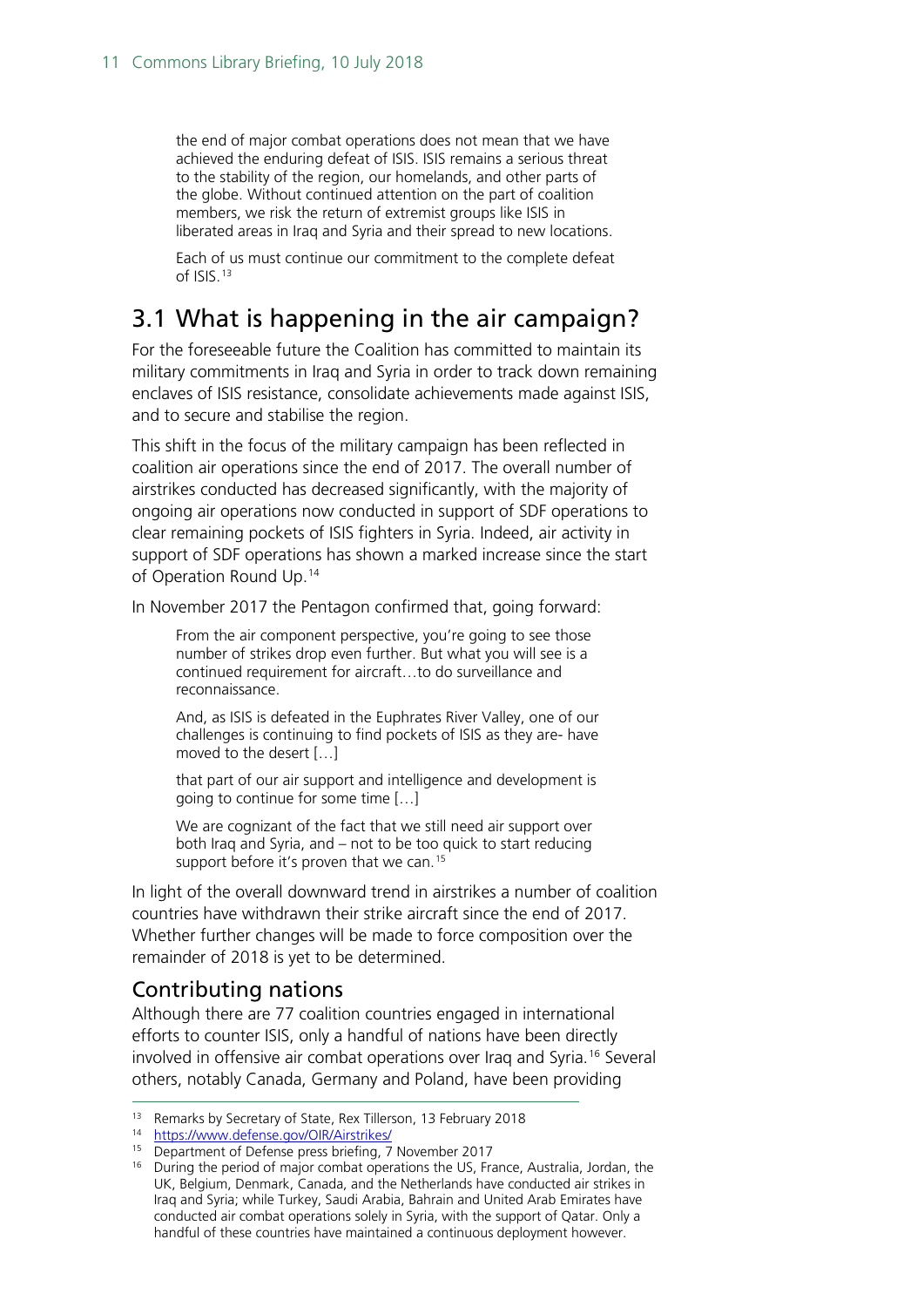force-enabling capabilities such as air-to-air refuelling and surveillance and reconnaissance assets in support of coalition air operations. NATO has also been providing direct AWACS support to the coalition. [17](#page-11-0)

Since the end of major combat operations in Iraq a number of coalition countries have withdrawn their combat aircraft from the region. Belgium withdrew its contingent of four F-16 aircraft in December 2017; while Australian fast jet aircraft ceased strike operations on 14 January 20[18](#page-11-1).<sup>18</sup> The following countries currently contribute assets to the air campaign:

**United States** – US aircraft continue to have the highest sortie rate, conducting more than half of coalition operations in Iraq and Syria.

At the beginning of February 2018 the Pentagon confirmed that progress against ISIS had allowed the US to "realign some of its deployed combat air power and personnel to Afghanistan, including A-10 Thunderbolt II aircraft, MQ-9 Reaper unmanned aircraft and HH-60 Pave Hawk helicopters".[19](#page-11-2)

- **UK** see [British participation: Operation Shader](#page-14-0)
- **France** has 10 Rafale aircraft deployed, operating out of Jordan and UAE, supported by an Atlantique 2 maritime patrol aircraft and E-3F AWACS aircraft.<sup>[20](#page-11-3)</sup>
- **The Netherlands** the recently withdrawn Belgian contingent were replaced by six aircraft from the Royal Netherlands Air Force in January 2018. Those aircraft, two of which are reserve aircraft, will be stationed in Jordan.

Jordan has also been a longstanding contributor to the air campaign. The Jordanian government has not announced the withdrawal of its aircraft from the campaign, although there is little in official documents to indicate current active involvement. The same could be said of Saudi Arabia and United Arab Emirates which both re-joined the campaign in 2016 but have undertaken few sorties since.

Canada, Germany and Poland all continue to deploy reconnaissance, refuelling and transport aircraft in an enabling role;<sup>[21](#page-11-4)</sup> while NATO continues its AWACS surveillance flights.

Although a member of the counter-ISIS coalition, airstrikes conducted by Turkey have been in support of its campaign against the Syrian Kurds in northern Syria, and not in the campaign against ISIS.

<span id="page-11-0"></span> <sup>17</sup> Although NATO initially stated that such assistance did not make the Alliance a member of the Global Coalition, in May 2017 NATO became a full member as part

<span id="page-11-1"></span>of an action plan to do more in the fight against terrorism.<br><sup>18</sup> Headquarters Joint Operations, <u>Operation Okra Press Release</u>, 31 January 2018<br><sup>19</sup> US Department of Defense press briefing, 13 February 2018

<span id="page-11-4"></span><span id="page-11-3"></span><span id="page-11-2"></span><sup>&</sup>lt;sup>20</sup> French Ministry of Defense, [Dossier de Presse: Operation Chammal,](https://www.defense.gouv.fr/english/operations/operations/irak-syrie/dossier-de-presentation-de-l-operation-chammal/operation-chammal) 9 February 2018 <sup>21</sup> Canada's air-to-air refuelling and transport aircraft have an operational mandate until 31 March 2019. The [German mandate](https://www.bundesregierung.de/Content/EN/Artikel/2018/03_en/2018-03-06-bundeswehrmandat-irak_en.html) has been extended until 31 October 2018, although German aircraft will no longer participate in the sea-based mission in the Mediterranean.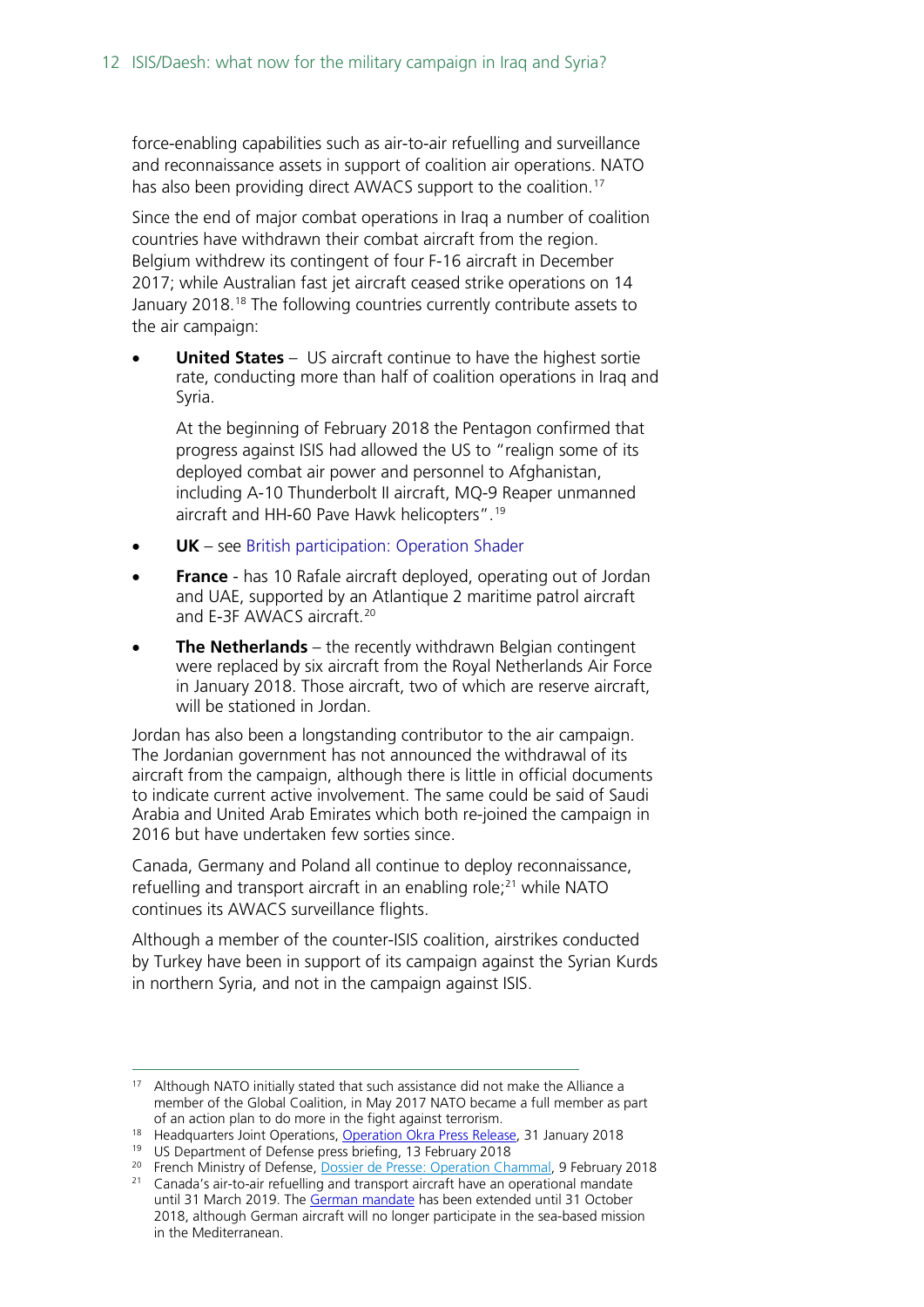### <span id="page-12-0"></span>3.2 Future of the Train, Advise and Assist mission

The train and assist mission has been a key part of the military campaign. Twenty six coalition countries have contributed over 4,000 troops to the training mission in Iraq which, to date, has trained more than 150,000 members of the Iraqi security forces, including 25,000 police and border guard personnel and 18,000 counterterrorism forces. [22](#page-12-1) The US-led programme of training for moderate partner forces in Syria[23](#page-12-2) has also trained 12,577 personnel, including the Raqqa internal security force.<sup>24</sup>

The US has also deployed special forces personnel in northern Syria and in Iraq in order to provide logistical and planning assistance to Iraqi, Kurdish and other local forces at the command level.

With the transition toward stabilisation operations and capacity building, the training mission is set to continue and expand.

#### Iraq

As outlined above, the Coalition has reaffirmed its commitment to retaining a training presence in Iraq. The expectation is that, in the longer term, the training effort will shift towards policing, border control and military capacity building.

On 1 February 2018 the Coalition also established a Coalition Aviation Advisory and Training Team (CAATT) "designed to help our Iraqi partners build a capable, affordable, professional and sustainable Iraqi aviation enterprise". The team is comprised of US and coalition personnel already deployed in theatre and will serve a bridging function to the establishment of an air expeditionary wing towards the end of 2018 which will take over this mission.<sup>[25](#page-12-4)</sup>

#### **NATO training mission**

NATO has been training Iraqi officers in Jordan and Turkey since 2014, as part of NATO's Defence Capacity Building Package for Iraq. Iraqi officers receive training in key areas including countering IEDs, military medicine and civil-military planning. Following a request from the Iraqi government, at the NATO summit in Warsaw in July 2016 Alliance leaders announced that counter-IED, medical, civil-military cooperation and security training would be expanded into Iraq itself. That new training and capacity building mission was launched in Besmaya on 5 February 2017.

In response to a request from the Iraqi government, at a meeting of NATO Ministers of Defence in February 2018 the Alliance agreed to begin planning for a new training mission in Iraq.

The new mission will build upon NATO's current training efforts with a view to making them more sustainable in the longer term, with better

<span id="page-12-2"></span><span id="page-12-1"></span><sup>&</sup>lt;sup>22</sup> Department of Defense Press Briefing, 22 May 2018<br><sup>23</sup> The US has also provided equipment packages and weapons.<br><sup>24</sup> [Global Coalition website: Maps and Stats,](http://theglobalcoalition.org/en/maps-stats/) 24 January 2018<br><sup>25</sup> US Department of Defense Press Brief

<span id="page-12-4"></span><span id="page-12-3"></span>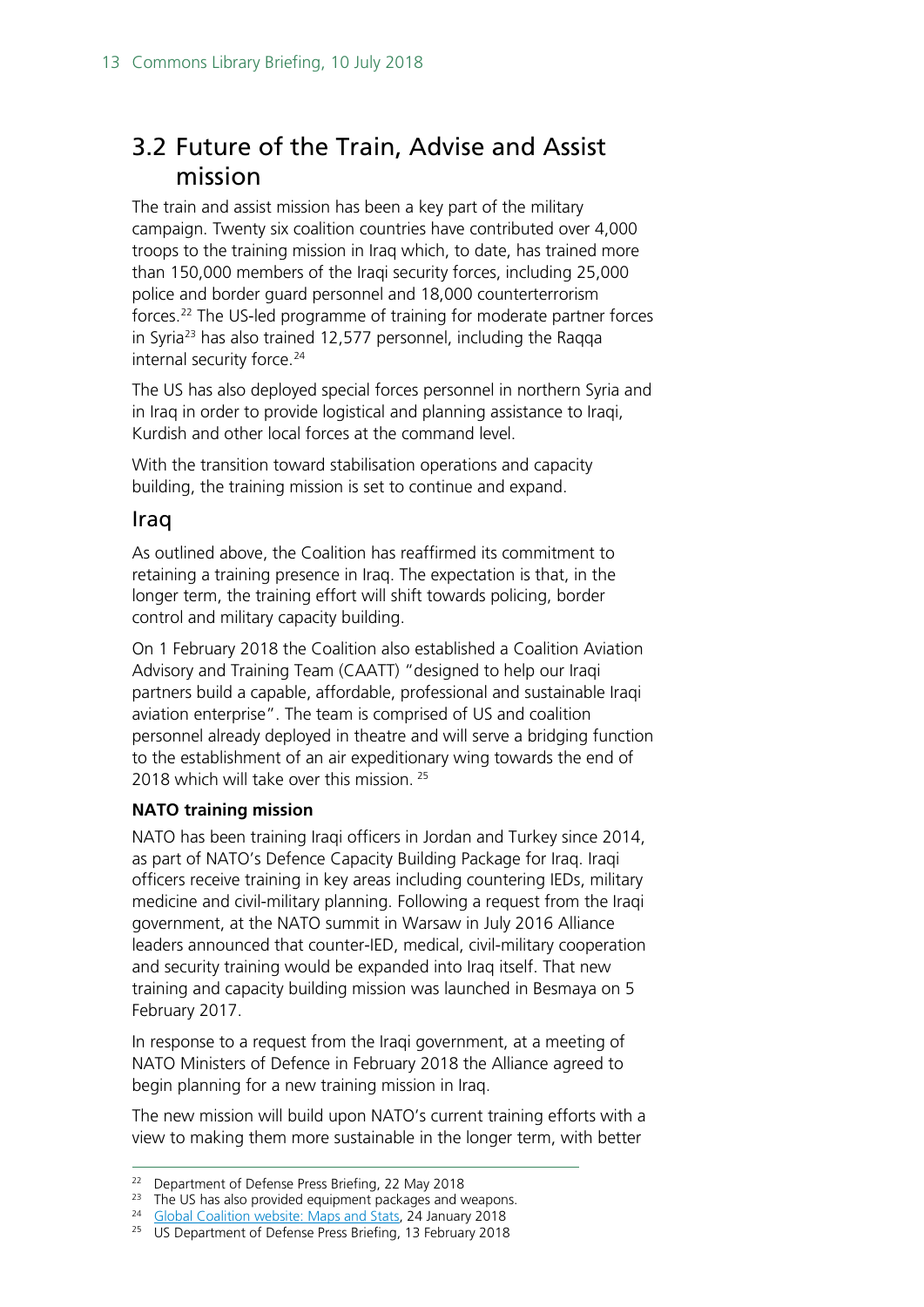resourcing and an established process for Allies to contribute forces. The training mission will involve several hundred personnel and will train Iraqi instructors and develop Iraqi military schools.

The new mission will be formally launched at the NATO Heads of State summit in Brussels on 11-12 July 2018.

#### Syria

The United States has stated that it intends to maintain a "conditionsbased" military presence in Syria that will remain firmly focused on the threat posed by ISIS. Part of that presence will be the continued training of local security forces in Syria, including the Syrian Kurds which form a significant element of the SDF.

In a statement on 17 January 2018 the Pentagon said:

The US continues to train local security forces in Syria. The training is designed to enhance security for displaced persons returning to their devastated communities. It is also essential so that ISIS cannot reemerge in liberated and ungoverned areas. This is not a new "army" or conventional "border guard" force.

This training is consistent with campaign objectives to ensure an enduring defeat of ISIS, facilitate stabilization efforts and create the conditions that support the UN-led Geneva process.

These security forces are internally-focused to prevent ISIS fighters from fleeing Syria and augment local security in liberated areas. These forces will protect the local population and help prevent ISIS from launching new attacks against the US and its allies and partners, pending a longer-term political solution to the Syrian civil war… [26](#page-13-0)

More specifically, the intention is to establish local security forces throughout liberated areas as more civil councils are established, along the lines of the Ragga Internal Security Force. $27$ 

<span id="page-13-0"></span><sup>&</sup>lt;sup>26</sup> US Department of Defense Press release, 17 January 2018<br><sup>27</sup> US Department of Defense Press briefing, 19 December 2017

<span id="page-13-1"></span>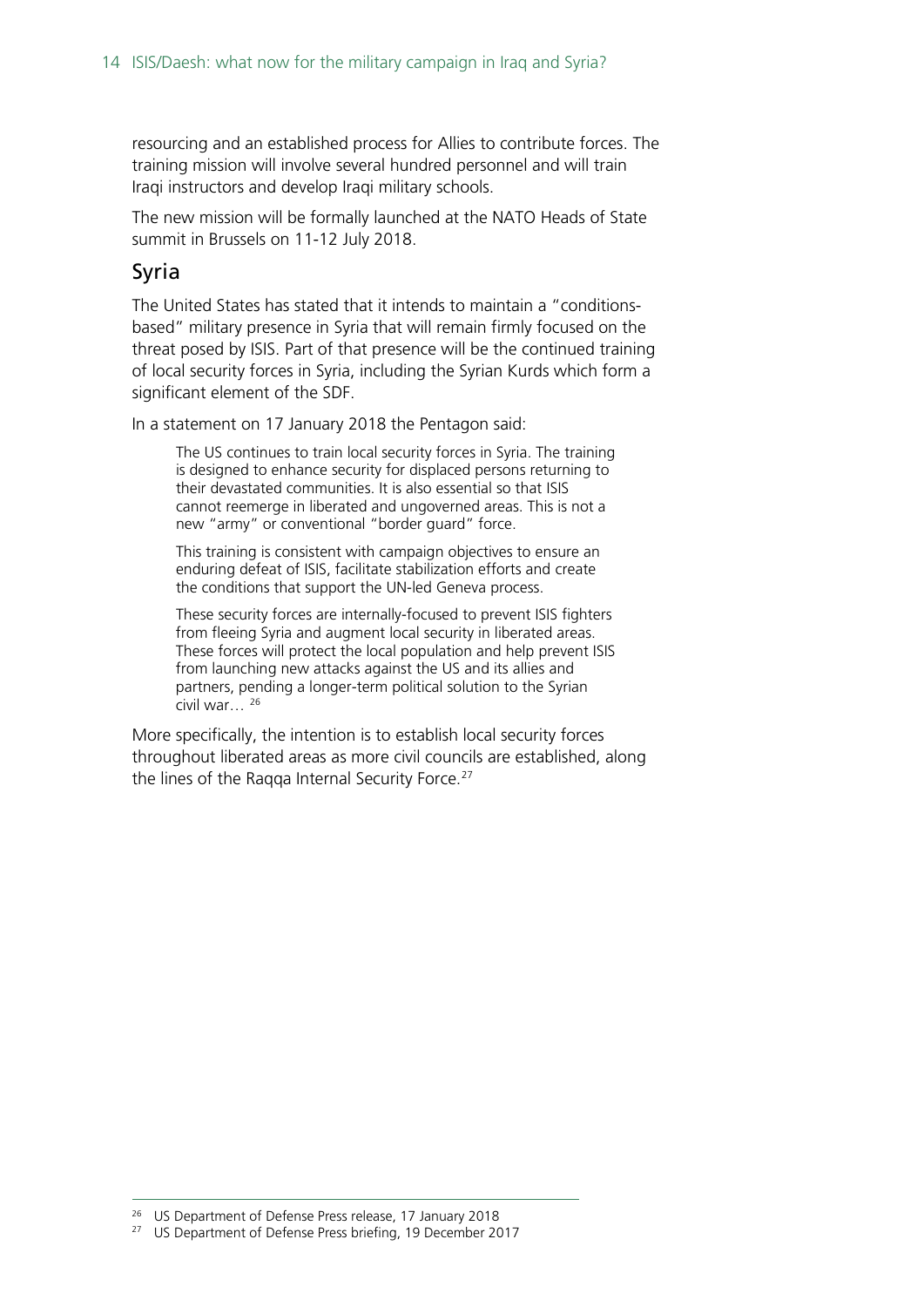### <span id="page-14-0"></span>4. British participation: Operation Shader

British military forces have been operating in Iraq and Syria since September 2014 and December 2015, respectively.<sup>[28](#page-14-1)</sup>

At present, approximately 850 UK personnel are supporting Operation Shader in Iraq and Syria, conducting airstrikes in support of local forces on the ground and providing intelligence and surveillance to Coalition operations. With the UK's training contingent in Iraq (currently 500 personnel), the UK's total footprint across the region in support of this operation is approximately 1,350 personnel. Those personnel on the ground are not combat troops.



Source: [Ministry of Defence,](https://www.gov.uk/government/news/update-air-strikes-against-daesh) 26 June 2018 update

### Air campaign

During its nearly four-year campaign, the RAF operation has been substantial. The UK has been the second largest contributor to air operations in Iraq and Syria, conducting sorties at a tempo and scale, relative to the RAF's size, not seen since  $1945<sup>29</sup>$  $1945<sup>29</sup>$  $1945<sup>29</sup>$  The UK has conducted 1,700 airstrikes against ISIS targets in Irag and Syria<sup>30</sup> and provided intelligence, surveillance and reconnaissance to Coalition partners. In evidence to the defence select committee in May 2018 Air Vice-Marshal

<span id="page-14-1"></span><sup>&</sup>lt;sup>28</sup> Details of the parliamentary approval process is set out in Library briefing paper CBP6995, [ISIS/Daesh; the military response in Iraq and Syria,](https://researchbriefings.parliament.uk/ResearchBriefing/Summary/SN06995) March 2017

<span id="page-14-2"></span><sup>&</sup>lt;sup>29</sup> Comments by Air Vice Marshal Stringer, Chief of Staff Joint Command, to the [defence select committee inquiry on UK military operations in Mosul and Raqqa,](http://data.parliament.uk/writtenevidence/committeeevidence.svc/evidencedocument/defence-committee/uk-military-operations-in-mosul-and-raqqa/oral/82916.html) 15 May 2018, Q2

<span id="page-14-3"></span><sup>&</sup>lt;sup>30</sup> Ministry of Defence, *Update: air strikes against Daesh*, updated 13 February 2018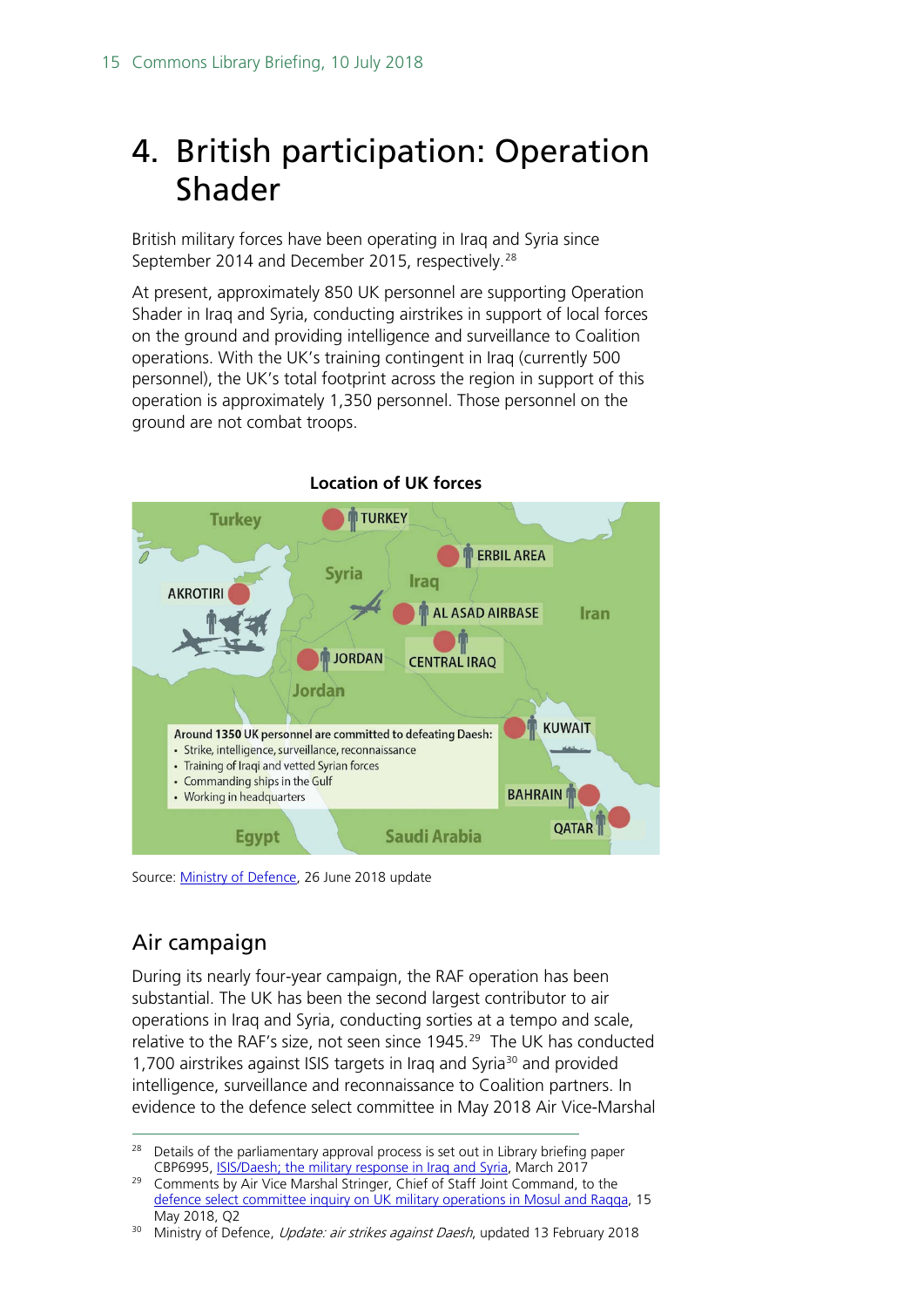Stringer, former UK Air Component Commander in the Middle East revealed that "our Sentinel stand-off radar provided about 25% to 30% of the overall [intelligence] contribution". [31](#page-15-0)

And operations are still ongoing. RAF assets have continued to strike Daesh targets in northern and western Iraq, and eastern and southern Syria. On 21 June 2018 the MOD also reported:

Coalition forces operating against Daesh in the south of Syria were fired on by hostile positions, not believed to be held by Daesh. Although the coalition forces decided to withdraw to attempt to de-escalate the situation, one particular position continued to fire on them. As an act of collective self-defence, RAF Typhoons dropped a single Paveway IV on the position, which successfully removed the threat to our coalition partners.<sup>[32](#page-15-1)</sup>

The MOD later stated:

The RAF's rules of engagement give our aircraft the right to act in defence of our coalition partners. This was a wholly proportionate response which complied with both International Humanitarian Law and the Law of Armed Conflict. There were no civilian, coalition or partner casualties.<sup>[33](#page-15-2)</sup>

In written evidence to the Defence Select Committee inquiries on the campaign in Iraq and Syria<sup>[34](#page-15-3)</sup> the MOD has provided a monthly breakdown of airstrikes which gives an indication of the change of tempo in the campaign since October 2017.

Deployed RAF assets include a mixture of combat, surveillance, reconnaissance, and refuelling/transport aircraft:

- 8 Tornado GR4 fast jet aircraft
- 6 Typhoon combat aircraft
- Reaper Remotely Piloted Air Systems
- Airseeker surveillance aircraft
- Voyager air-to-air refuelling aircraft
- 2 C130 transport aircraft.
- Sentinel surveillance aircraft (deployed in the Middle East in support of Operation Shader and other taskings).<sup>[35](#page-15-4)</sup>

RAF Akrotiri in Cyprus is serving as the main operating base for aircraft in the region.

Royal Navy vessels have also periodically deployed to protect French and US carriers deployed in the region.<sup>[36](#page-15-5)</sup>

<span id="page-15-0"></span><sup>&</sup>lt;sup>31</sup> Oral evidence: UK Military operations in Mosul and Raqqa, HC 999, Q.9<br><sup>32</sup> Ministry of Defence, <u>Air strikes against Daesh</u>, 26 June 2018 update

<span id="page-15-3"></span><span id="page-15-2"></span><span id="page-15-1"></span><sup>&</sup>lt;sup>33</sup> Ministry of Defence, Defence in the Media, 1 July 2018<br><sup>34</sup> [UK military operations in Iraq and Syria, HC 106, Session 2016-17;](https://publications.parliament.uk/pa/cm201617/cmselect/cmdfence/106/106.pdf) and UK Military [Operations in Mosul and Raqqa inquiry,](https://www.parliament.uk/business/committees/committees-a-z/commons-select/defence-committee/inquiries/parliament-2017/inquiry11/) ongoing as of 2 July 2018.

<span id="page-15-5"></span><span id="page-15-4"></span><sup>&</sup>lt;sup>35</sup> E3-D sentry aircraft have also been deployed as part of Operation Shader in the past.<br><sup>36</sup> Further detail is available in Library briefing paper, CBP06995, *ISIS/Daesh: the* [military response in Iraq and Syria](http://researchbriefings.parliament.uk/ResearchBriefing/Summary/CBP-8011), last updated 8 March 2017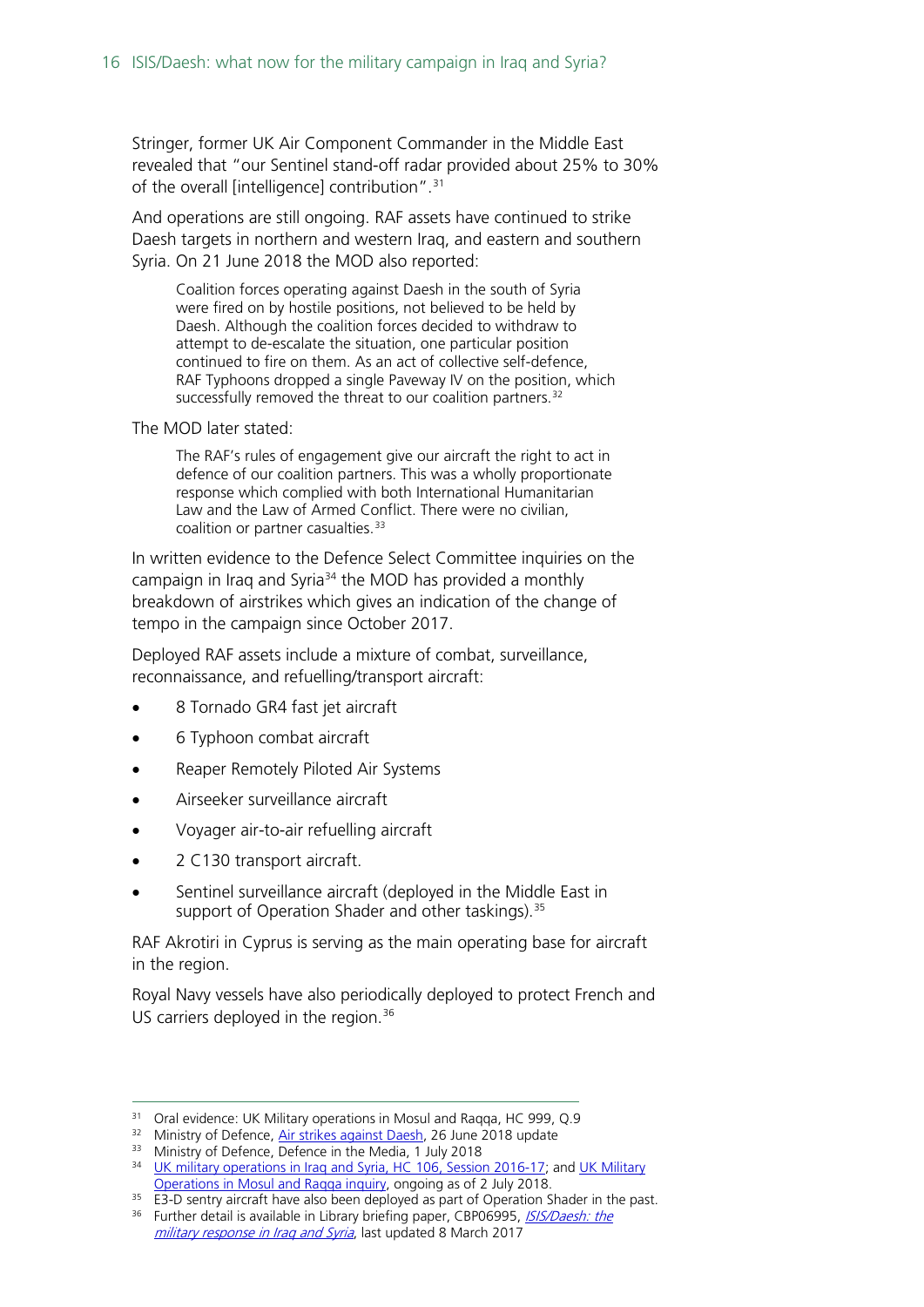On 2 May 2018 the MOD acknowledged an "unintentional civilian fatality" as a result of an RAF airstrike in eastern Syria, the first in nearly four years of operations in the region.<sup>[37](#page-16-0)</sup>

#### **Future plans?**

With the start of transition to a military campaign focused on clearance, stabilisation and training, attention has increasingly been given to the long term presence of British military assets in the region, in particular the air component. The MOD has made it clear, however, that the military effort is not over and "there will be no respite in UK operations against Daesh until we can quarantee their absolute defeat".<sup>[38](#page-16-1)</sup>

Giving evidence to the Defence Select Committee on 21 February 2018 the Defence Secretary, Gavin Williamson commented:

We have been very successful in depriving Daesh of territory, but that threat is dispersing, not just across Iraq but across Syria, and it is right that we continue to remain engaged and eliminate that threat at every opportunity that we have to do so. That is what our armed forces are engaged in doing. We need to remain committed to these countries. I think we have made mistakes in the past where we have felt that we have dealt with the threat, and we have retreated too quickly from it.<sup>[39](#page-16-2)</sup>

#### Training mission

#### **Iraq**

Since October 2014 the UK has been providing training to Kurdish Peshmerga forces and military advice to the Iraqi security forces. Specifically, the UK is co-ordinating the coalition's counter-IED training programme. At the end of June 2016 the MOD confirmed that it would expand its training assistance, with the deployment of an additional 50 military trainers to the al-Asad airbase in Western Iraq to provide counter-IED, infantry skills and medical training. The MOD has since expanded its training to other locations in Iraq.

The total UK training contingent based in Iraq currently comprises approximately 500 personnel. When asked about future plans for the UK training effort the MOD stated at the beginning of February 2018:

…the UK has no current plans to increase the number of troops deployed in Iraq. However, we keep this under review to ensure we have the right number of troops deployed with the appropriate permissions to support the training of Iraqi forces.<sup>[40](#page-16-3)</sup>

To date, the UK has trained over 75,000 Iraqi security forces personnel, including Kurdish Peshmerga, in Besmaya, Taji and al-Asad.<sup>[41](#page-16-4)</sup>

#### **Syria**

The UK has also participated in the US-led training programme for moderate opposition groups in Syria. From October 2016 20 personnel were deployed at a number of locations in the region, outside of Syria,

<span id="page-16-2"></span>

<span id="page-16-1"></span><span id="page-16-0"></span><sup>&</sup>lt;sup>37</sup> Written Statement, HLWS645, 2 May 2018<br><sup>38</sup> Ministry of Defence press release, 6 March 2018<br><sup>39</sup> Defence Committee: <u>Oral evidence: Departmental Priorities</u>, HC814, 21 February 2018, Q130<br><sup>40</sup> PQ HL4891, *Iraq: military intervention*, 2 February 2017

<span id="page-16-4"></span><span id="page-16-3"></span><sup>41</sup> PQ 157737, Iraq: Islamic State, 3 July 2018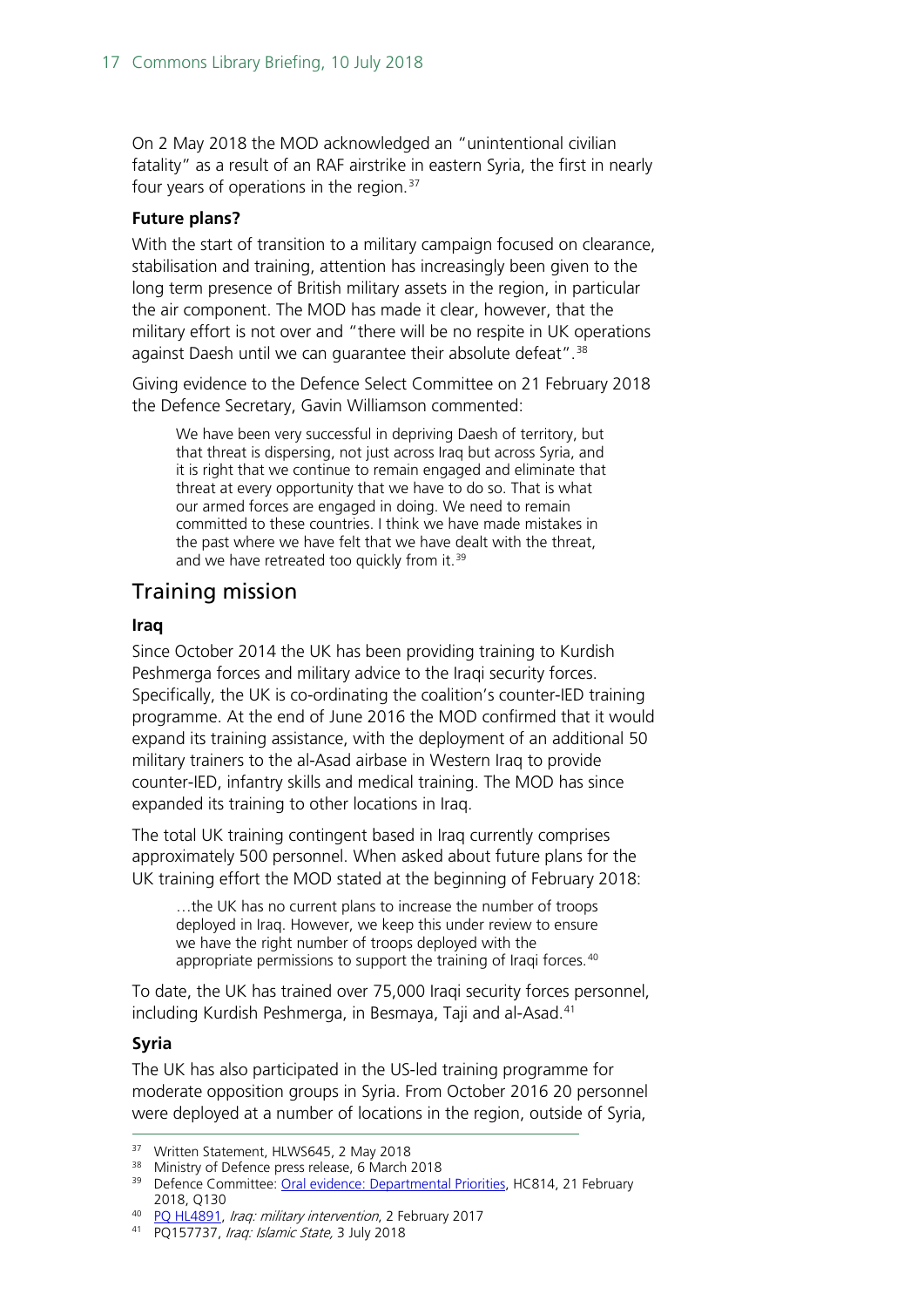to provide training on basic infantry tactics; command and control; medical training and explosive hazard awareness training.

In September 2017 the MOD confirmed, however, that the UK training teams involved in the Coalition training programme in Syria were being held at readiness in the UK, due to partner forces focusing on operations to defeat Daesh.